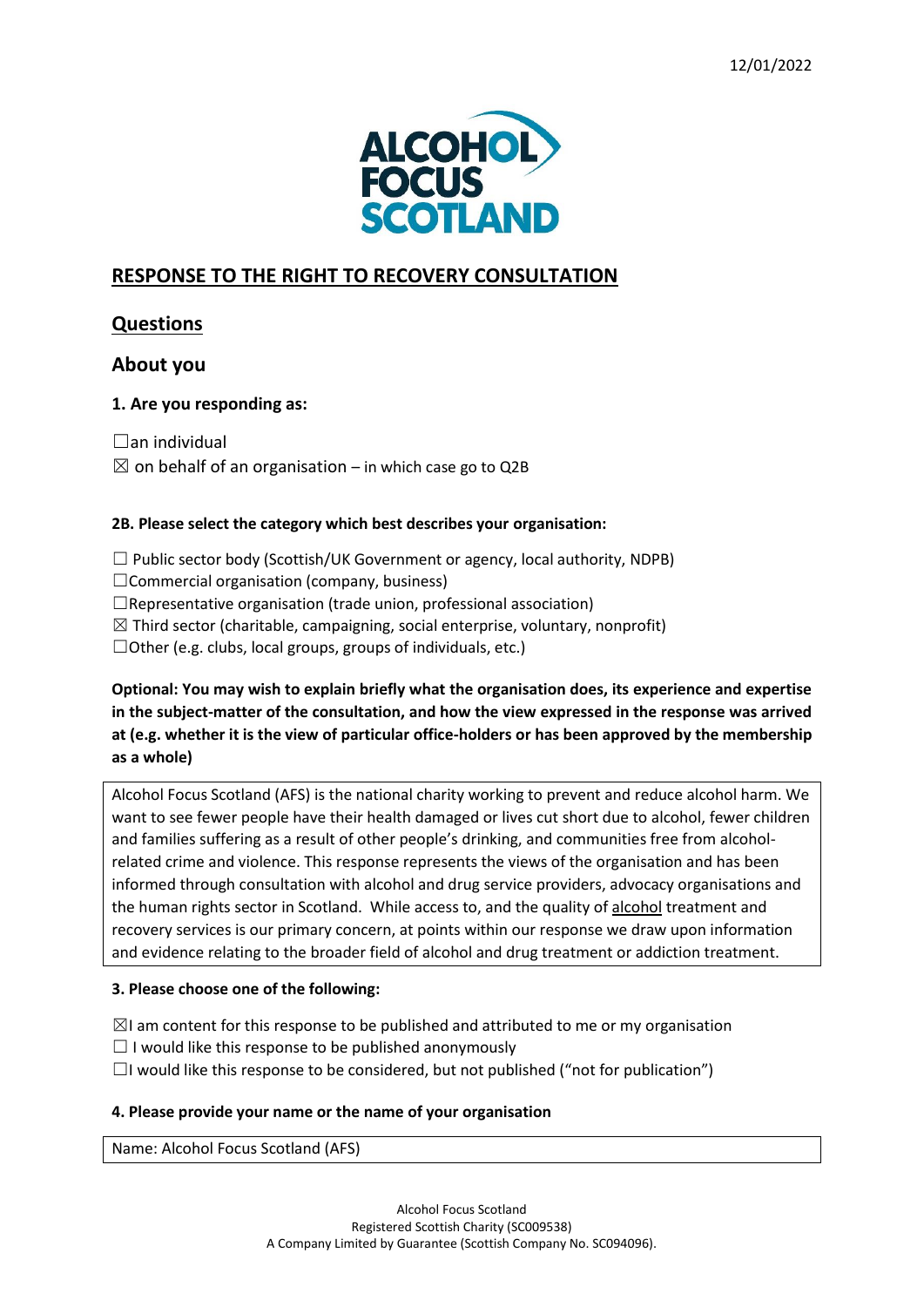**Please provide a way in which we can contact you if there are queries regarding your response. Email is preferred but you can also provide a postal address or phone number.** (Note: We will not publish these contact details.)

#### Contact details:

#### **5. Data protection declaration**

 $\boxtimes$  I confirm that I have read and understood the Privacy Notice which explains how my personal data will be used.

## **Your views on the proposal**

## **Aim and approach**

#### **1. Which of the following best expresses your view of the proposed Bill?**

 $\Box$  Fully supportive  $\Box$ Partially supportive  $\Box$ Neutral (neither support nor oppose)  $\boxtimes$  Partially opposed  $\Box$ Fully opposed ☐Unsure

It is clear that many people in Scotland continue to face unacceptable discrimination and barriers to access and/or poor quality of experience when seeking support in relation to alcohol and other drugs. As such, AFS supports the overarching aim of the proposal and recognises the good intentions that sit behind it in trying to realise the human rights of those affected by alcohol and other drugs.

AFS welcomes efforts to ensure that people have enforceable rights in Scotland, accompanied by standards and guidance, to help them access the support that is right for them. A human rightsbased approach will be critical to address the long-standing problems outlined within the consultation document. AFS also agrees that current funding mechanisms can be convoluted and that there is a pressing need for measures to increase transparency and accountability within the funding system.

However, it is difficult to ascertain from the proposal what the enactment of a 'Right to Recovery' would mean in practice. In particular, the proposal does not outline what is meant by an 'enforceable right' to treatment in Scots law. For example, it is unclear to what extent (if any) this would be a justiciable right, who would be the right holders/duty bearers, or who (if anyone) would be accountable for the realisation of the right.

In addition, although the title of the Bill is about recovery, the consultation document refers at various points to 'a right to addiction recovery', 'a right to treatment', 'a right to necessary addiction treatment', 'a right to necessary treatment', 'a right to recovery treatment', and 'a right to recover approach'. Treatment and recovery are distinct concepts, with the former being more often associated with accessing medical care or a support service for help with an alcohol/drug problem, and the latter with broader and longer-term improvements in a person's mental health and wellbeing. There is little recognition that treatment and support for people with alcohol problems may be different to those with drug issues, for example, detoxification from alcohol can potentially be fatal if not managed appropriately. In addition, 'addiction' is a term that can have different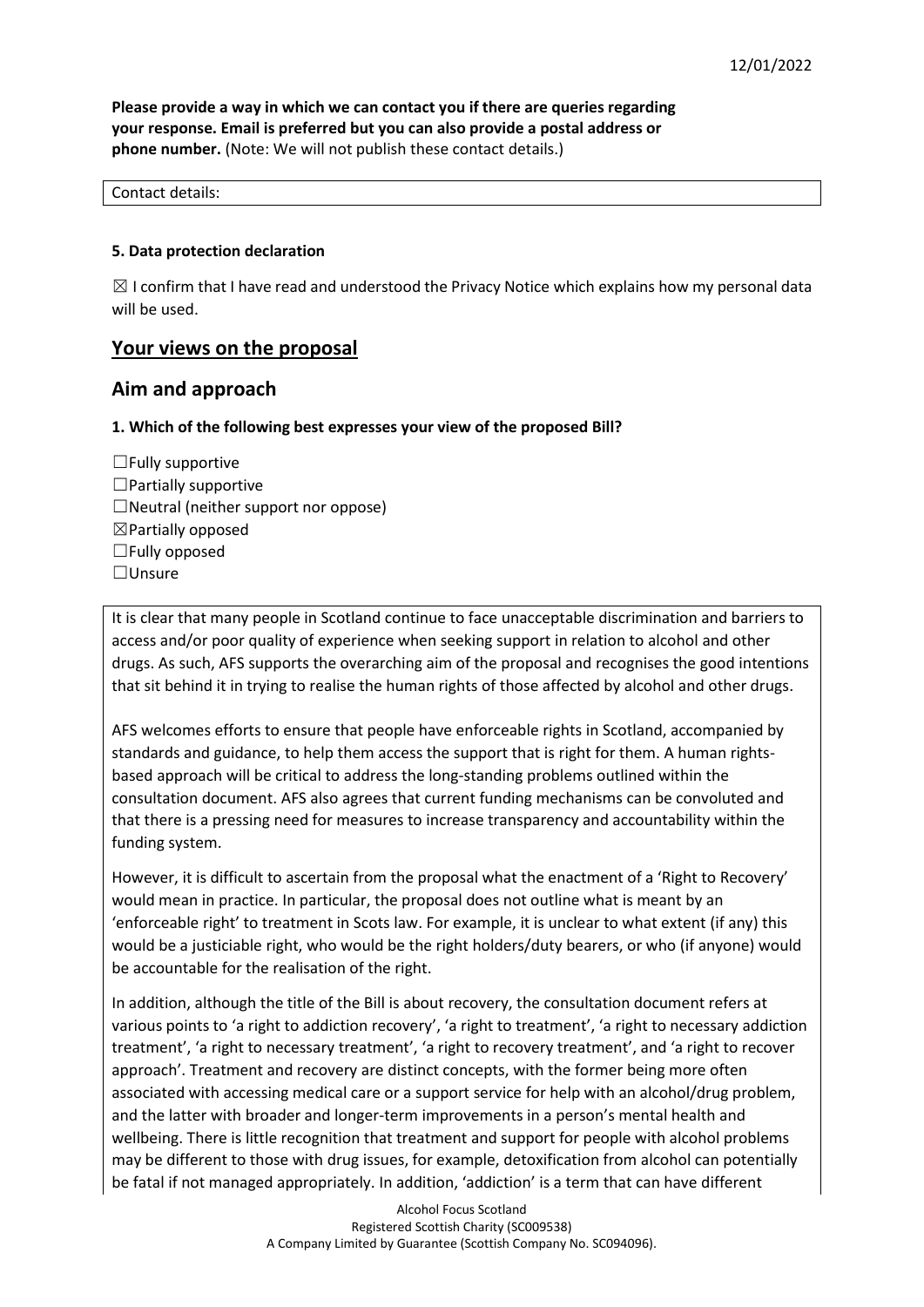interpretations and could exclude people whose patterns of alcohol use may be problematic and require support even though they are not dependent drinkers.

While AFS supports the principles that the proposal is seeking to achieve (e.g., improved availability, accessibility and quality of treatment and recovery options), there is currently a lack of information about the needs of local communities and about the range of alcohol services available at local level that people can access to help them when they or a family member needs support. An accurate knowledge of the totality of resources available to provide services will be essential if we are to address issues in the planning and funding of alcohol related services; without thorough data and information on current levels and types of provision across Scotland, there would be no baseline upon which to measure any success in improving availability and access, let alone quality.

There are also wider legislative and policy developments regarding human rights in Scotland which AFS believes may offer the possibility to secure the rights of people accessing support for alcohol and other drugs in a broader and fuller sense than the proposal outlined in the consultation document (see response to Q2 below).

## **2. Do you think legislation is required, or are there are other ways in which the proposed Bill's aims could be achieved more effectively?** Please explain the reasons for your response.

AFS believes that the proposal should be considered within the broader human rights landscape and taking account of emerging legislative and policy developments. In particular, we would highlight that Scotland is currently on a journey of incorporation in relation to a number of internationally recognised human rights. AFS believes that this signals a culture shift that has the potential to transform lives in Scotland - including people seeking support in relation to their alcohol or drug use, and their families.

Article 12 of the International Covenant for Economic, Social and Cultural Rights (ICESCR) refers to the **right to the highest attainable standard of physical and mental health**. By ratifying the ICESCR, the UK Government has recognised that this is a fundamental right to which we are all entitled. Within the current constitutional settlement, Scotland's devolved institutions have a key role in implementing and upholding these human rights standards.

It is acknowledged that this right is difficult to achieve in practice in a short period of time, and that states may be subject to resource constraints. The ICESCR therefore imposes a continuing obligation on states to work towards the progressive realisation of this right, as best they can within their means. It also rules out deliberately regressive measures which impede that goal. The normative content of the right to health involves the "availability, accessibility, acceptability, and quality" of public health and health care services. "Availability" means public health and health-care services have to be available in sufficient quantity. "Accessibility" means they must be accessible to all, especially the most vulnerable or marginalised sections of the population, without discrimination.

Although the UK at the national level has agreed to be bound by a number of international treaties, they do not take on enforceable legal obligations unless incorporated into domestic law. The Scottish Government has therefore committed to introduce a new human rights Bill to incorporate four international human rights treaties fully and directly into Scots law – including the ICESCR. The National Taskforce on Human Rights Leadership made 30 recommendations,<sup>1</sup> covering both the content of the proposed new human rights Bill and ways in which it should be developed and implemented, which have been accepted by the Scottish Government.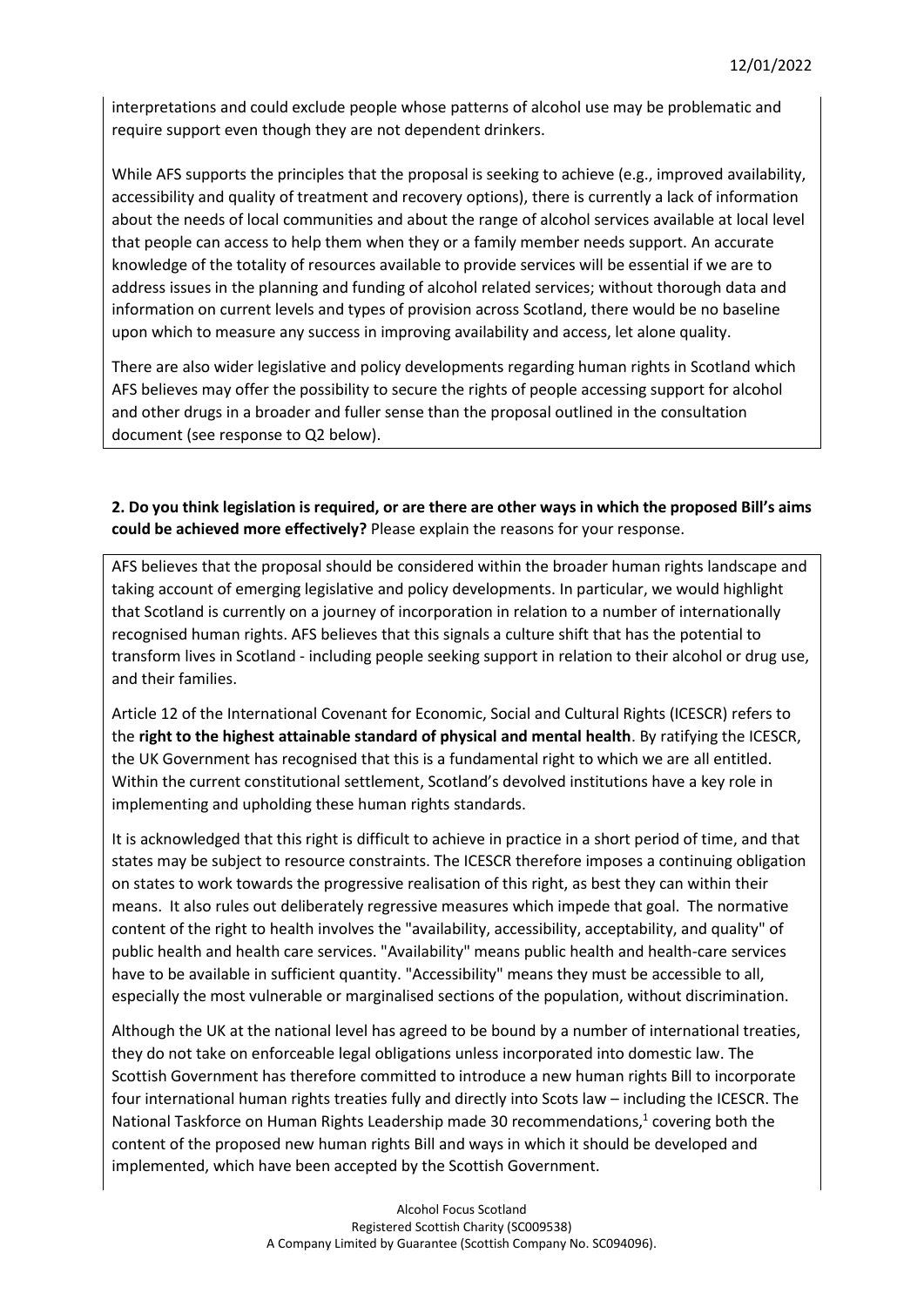In addition to the right to health, the new human rights law will include a broad range of rights relevant to people requiring support for alcohol issues, such as the right to education, the right to fair employment conditions, and the right to adequate housing. This recognises the principle of indivisibility i.e., the fulfilment and enjoyment of one right is dependent on the protection and fulfilment of another.

The new human rights law will mean public bodies and others have duties to uphold these rights (including an explicit duty of progressive realisation), and the rights will be enforceable in Scottish courts. A notable difference between this approach and that outlined in the Right to Recovery consultation document is that it focuses on outcomes for individuals and requires the government to take whatever steps are required in order to meet those outcomes, meaning that the right to the highest attainable standard of health would include the "availability, accessibility, acceptability, and quality" of alcohol and drug treatment and support services for anyone who needed them in Scotland. In addition, the new human rights law will recognise that there are certain obligations which are of such importance that they cannot be subject to progressive realisation and availability of resources. These 'minimum core' obligations are intended to guarantee that the very minimum levels of a right are provided by duty-bearers and will be directly enforceable by individuals and/or organisations in Court.

There will be a participatory process to define the core minimum obligations of incorporated economic, social and cultural rights in Scotland, and AFS believes that this provides a key opportunity to ensure that services for people requiring support for alcohol and/or drug use are considered as a 'minimum core obligation' of the right to health, particularly for people whose lives may be at risk. As such, AFS would urge politicians of all parties to work to ensure that the ways in which the new human rights legislation applies to people requiring support for alcohol and drug issues is made explicit in statutory guidance, and that access to quality alcohol and drug support services is included as a 'minimum core obligation' within the legislation.

AFS also believes that it is preferable to ensure that everyone can enjoy the same rights, so as to avoid risking the stigmatisation, 'othering' or negative public perceptions of a specific group if they are afforded rights which do not apply universally.

## **3. How do you think the right to treatment established in the Bill would be most effectively implemented and enforced? Tick all options that apply.**

- ☐Duty on Scottish Ministers
- ☐Duty on Health Boards
- $\Box$ Duty on Integration Joint Boards (IJB's)
- ☐Established targets/standards
- $\Box$ Requirement for the Scottish Government to report progress on duty
- $\boxtimes$ Other (For example Local Authorities please specify below).

Accountability is the cornerstone of human rights and AFS believes that change can be driven by a backstop of legal protection and judicial enforcement. However, based on the limited response options provided above, and the detail contained in the consultation document, it is not apparent that the right to treatment could be effectively implemented and enforced.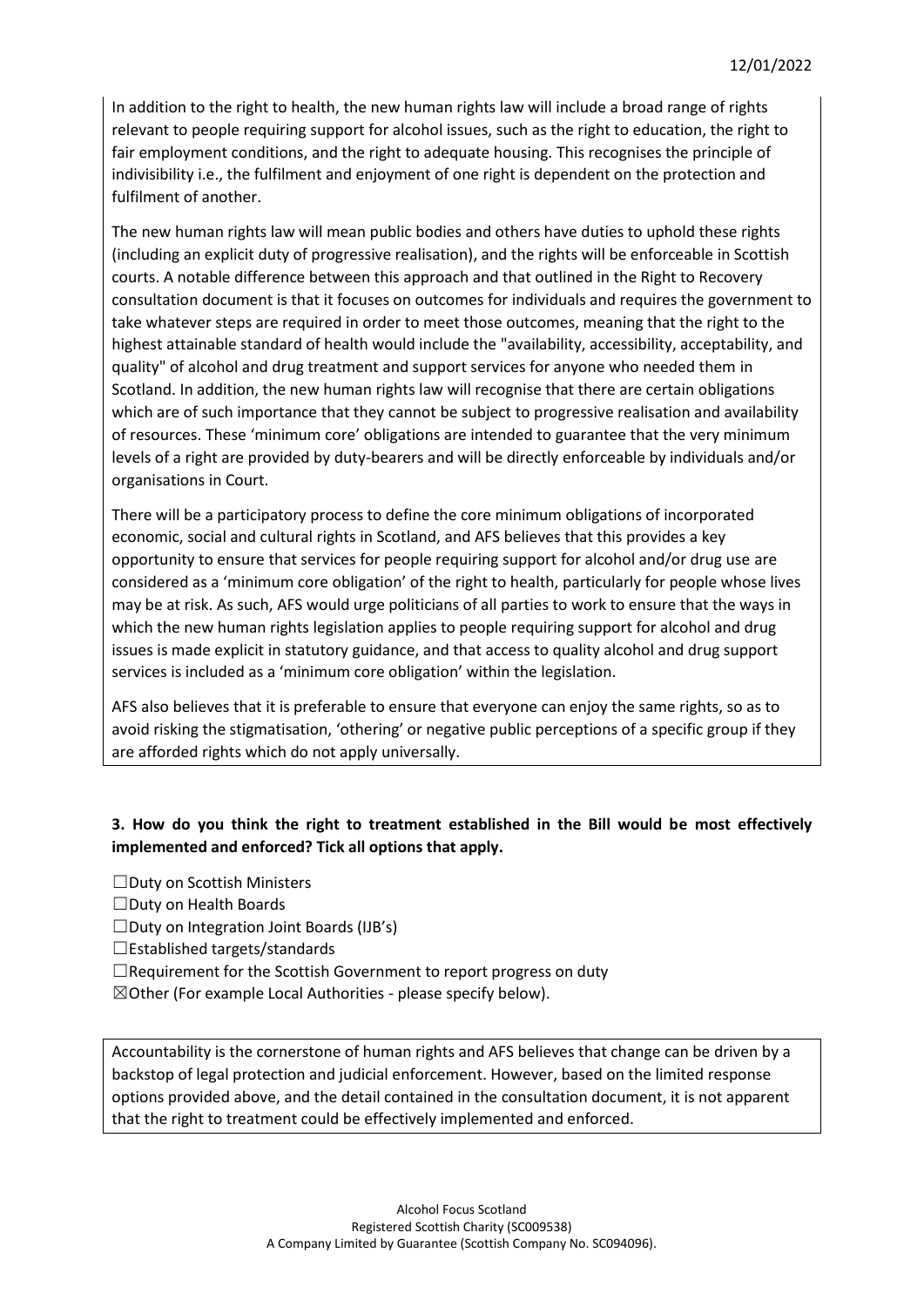**4. Which of the following best expresses your view of creating a specific complaints procedure, in addition to the existing NHS complaints procedure?**

☐Fully supportive  $\Box$ Partially supportive  $\Box$ Neutral (neither support nor oppose) ☒Partially opposed ☐Fully opposed ☐Unsure

Although well intentioned, the creation of a separate complaints procedure could have the unintended consequence of making the process of raising a complaint less transparent and more confusing for people. For example, people may struggle to understand which bit of the law their complaint falls under or who the relevant person/department is to contact. AFS would support a national single point of access for information about making a complaint or giving feedback about NHS services (including an overview of advocacy and rights and services), to help streamline complaints processes and make them as accessible as possible.

**5. Which of the following best expresses your view of allowing those suffering from addiction to choose a preferred treatment option, and for them to receive that option unless deemed harmful by a medical professional?**

 $\Box$  Fully supportive

- $\Box$ Partially supportive
- $\Box$ Neutral (neither support nor oppose)

 $\Box$ Partially opposed

- $\Box$ Fully opposed
- ☒Unsure

AFS would require further detail in order to provide an informed view of this aspect of the proposal as it is unclear what it might mean in practice, or how it would differ from the current situation e.g., what types of services and supports might this apply to and is it envisioned that people could take legal action to ensure access to their desired service?

The Charter of Patient Rights and Responsibilities currently summarises what people are entitled to when using NHS services and receiving NHS care in Scotland. This sets out a clear expectation that people's needs and preferences will be taken into account and respected when using NHS services. It includes the 'right' for people to ask those providing their care whether the care they suggest is the right option for them, and whether they can suggest any alternatives. However, it also emphasises that, when considering individual preferences, health boards must also consider the rights of other patients, medical opinion, and the most efficient way to use NHS resources.

As a general principle, AFS considers that decisions about care and treatment should be made jointly by clinicians/healthcare professionals and patients/service users based on an open and respectful discussion of treatment options, informed by evidence of effectiveness and by the person's needs and preferences. We have concerns that the possibility of litigation is unlikely to foster a more collaborative approach and may have unintended and unhelpful consequences for the therapeutic relationship.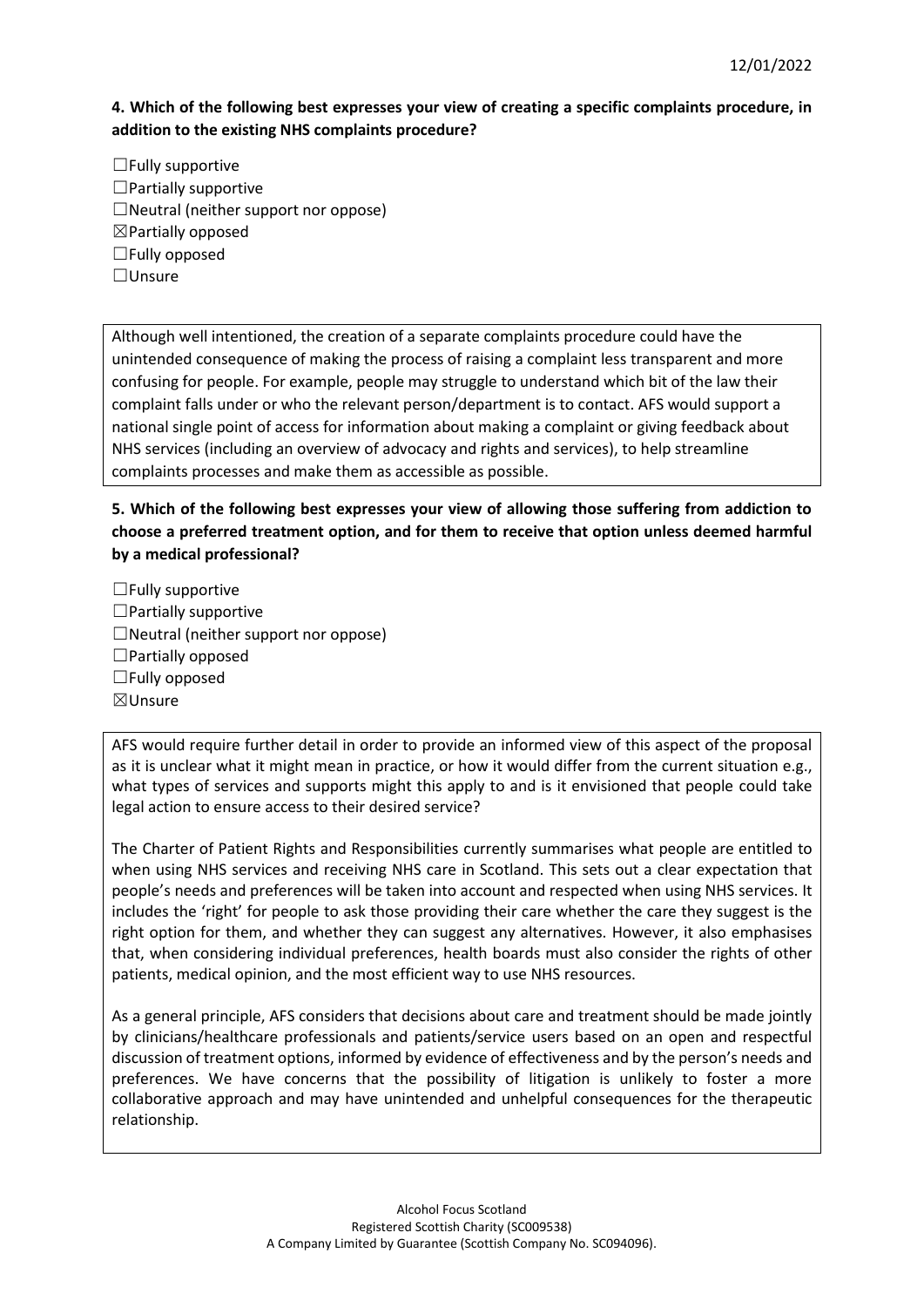## **6. Which of the following best expresses your view of the proposed Bill seeking to prevent treatment being refused?**

 $\Box$  Fully supportive ☐Partially supportive  $\Box$ Neutral (neither support nor oppose)  $\Box$ Partially opposed  $\Box$ Fully opposed ☒Unsure

AFS firmly believes that everyone should be able to access quality alcohol and drug support services when and where they need them, no matter where they live in Scotland. It is clear that current service provision falls well short of need. A 2014 report,<sup>2</sup> commissioned by NHS Health Scotland, suggested fewer than one of four people with alcohol dependence were accessing treatment at that time. This ratio is unlikely to have improved given the pandemic has affected both levels of service provision and exacerbated alcohol problems, particularly for heavier drinkers.

However, people requiring support for their alcohol use, and their families, may require access to a broad range of services, delivered across the statutory, private and third sectors, depending on their needs. This could include alcohol-specific services such as detoxification, residential rehabilitation, supported living and aftercare support, or other types of service that are not specifically alcoholfocused, e.g., mental health, learning disability, criminal justice and homelessness. The consultation document appears to have a narrow focus on alcohol and drug treatment, with a particular emphasis on abstinence-based rehabilitation and detoxification services, to the exclusion of harm reduction and preventative interventions which can also support people to live healthier lives. If we are to address the long-standing problems seen within the current provision of alcohol support services, it will be absolutely critical that a broad range of services and supports are available to people based on their own specific needs.

## **7. Which of the following best expresses your view of requiring the Scottish Government to establish a national funding scheme?**

- $\Box$  Fully supportive
- ☐Partially supportive
- $\Box$ Neutral (neither support nor oppose)
- $\Box$ Partially opposed
- ☐Fully opposed
- ☒Unsure

It is stated in the consultation document that the Bill would require the Scottish Government to establish a dedicated autonomous national funding scheme which would bypass the 'current broken ADP system', which raises a number of important issues.

A key benefit of ADPs is that they are multi-agency groups which bring together representatives from statutory and voluntary sector organisations at the local level, including health, police, fire and rescue, social work, and education. They also include people with lived experience. Where these partnerships work well, they can support the development of multi-agency approaches in relation to issues such as prevention and early intervention (with individuals, families and communities) and reducing health inequalities. They also support partners to identify trends in alcohol use and related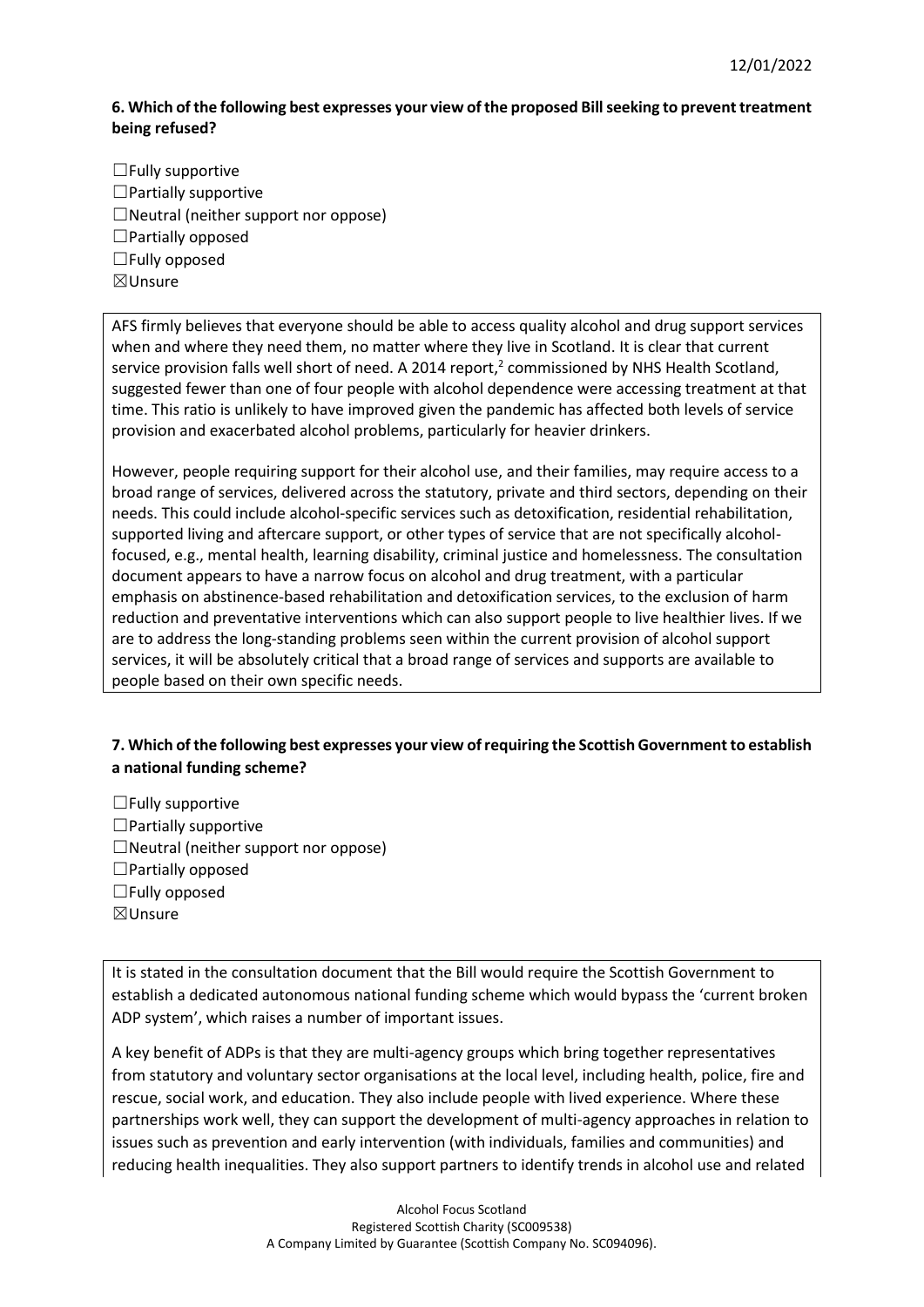support needs at a local level, and to be more agile, coordinated and effective in responding to any emerging issues. Their broad membership positions ADPs particularly well to consider and develop innovative responses to any challenges being experienced locally.

In 2017, the Care Inspectorate reviewed<sup>3</sup> ADPs against the Quality Principles set out in the Performance Framework<sup>4</sup>. It found that most ADPs had reviewed the way they delivered services to support recovery and were committed to the principle of a shift in delivering care from traditional clinic-based services to providing services in the community.

However, it would appear that while there are pockets of good practice, this is not consistent across the country. The aforementioned evaluation of ADPs by the Care Inspectorate in 2017, found variation in the way services had adopted the Scottish Government's quality principles and many services found it hard to demonstrate the impact they were having on their local communities. The report highlighted that more could be done by ADPs to improve community engagement and also partnership working; examples included working with housing, child protection and mental health services to improve shared assessment, recovery plans and reviews. Audit Scotland has also identified<sup>5</sup> that the outcomes and performance across ADPs vary widely and that it is not clear how the Scottish Government has used performance information to develop and plan services at a national level.

The Scottish Government recently consulted on proposals for a National Care Service (NCS) for Scotland, which included consideration of whether the responsibilities of ADPs be integrated into the work of Community Health and Social Care Boards (the delivery body of the NCS). If the proposals are taken forward it could mean that Community Health and Social Care Boards will provide the governance, finance and procurement functions for ADPs in the future.

AFS believes that many of the proposals contained in the NCS consultation document are welcome and could potentially help to address some of the problems that the Right to Recovery consultation highlights. However, both proposals are insufficiently detailed at present to enable for a full assessment of what they might mean in practice, or whether they might bring about improvements or have any unintended negative consequences.

In addition - as commented in our response to Q1 - there is currently a lack of information about the needs of communities and the range of alcohol services available at local level, and it is difficult to assess how alcohol services are currently funded. It will be vital that this situation is addressed in order to equip alcohol services with the information they need to provide better outcomes.

# **Financial implications**

**8. Taking into account all those likely to be affected (including public sector bodies, businesses and individuals etc), is the proposed Bill likely to lead to:**

- $\boxtimes$ a significant increase in costs
- ☐some increase in costs
- $\Box$ no overall change in costs
- ☐some reduction in costs
- $\Box$  a significant reduction in costs
- $\Box$ don't know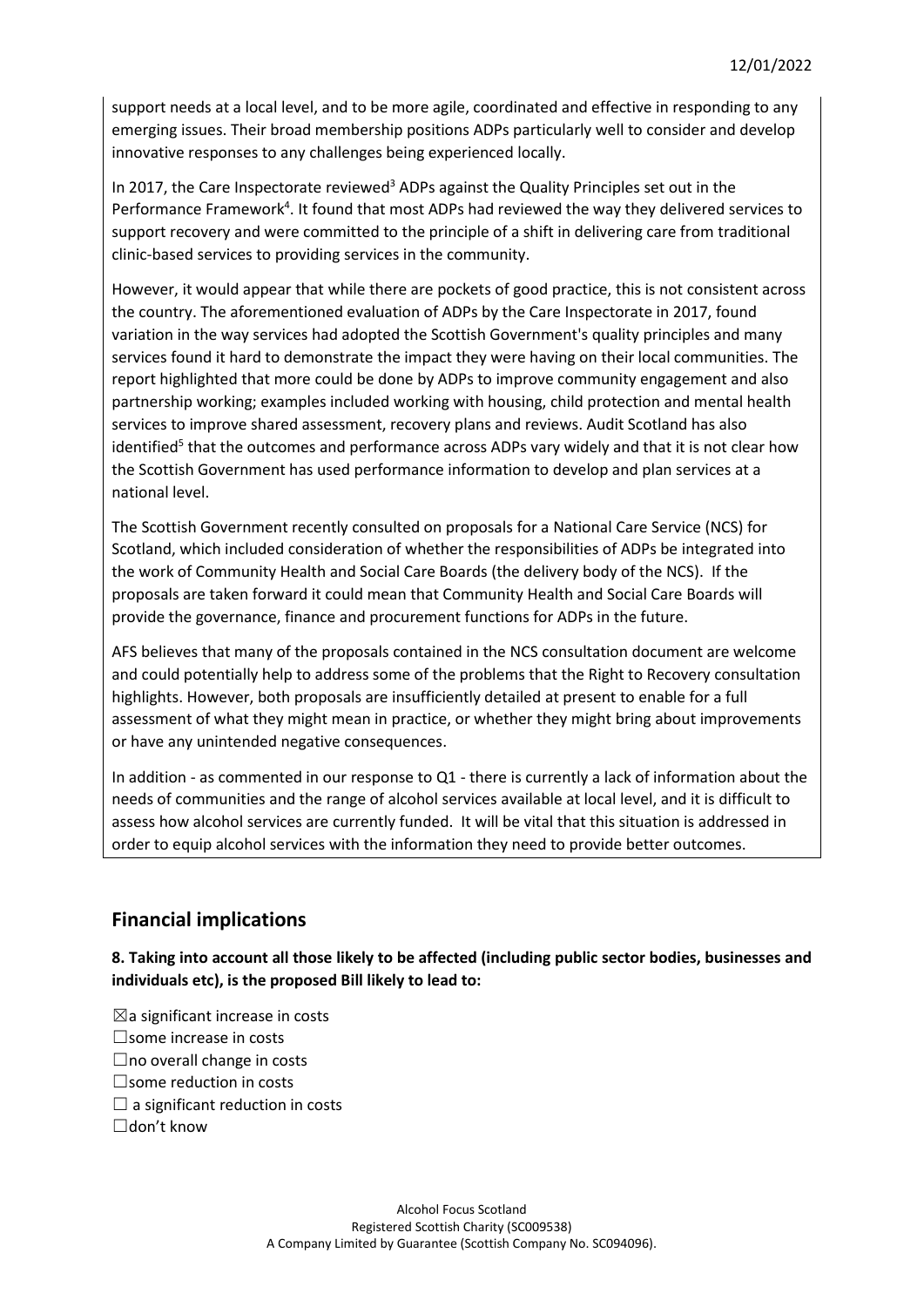Please indicate where you would expect the impact identified to fall (including public sector bodies, businesses and individuals etc). You may also wish to suggest ways in which the aims of the Bill could be delivered more cost effectively.

The Bill is likely to require a significant increase in investment by Scottish Government, NHS Scotland and possibly also local authorities, in alcohol and drugs services. Scottish Government has already substantially increased investment in reducing drug-related deaths, however, it is unclear how far this investment is intended to, or is in practice, delivering improved access to support for those with alcohol issues. AFS believes that further investment in treatment services and recovery support for those with alcohol problems is required, recognising that their needs and the appropriate treatment options may be different to those with drugs issues. However, as outlined under Q6, such support also needs to address people's wider needs and not be limited to alcohol-specific services. Focusing purely on the latter is unlikely to be the most effective or cost-effective way of supporting people in their long-term recovery.

## **Equalities**

**9. What overall impact is the proposed Bill likely to have on equality, taking account of the following protected characteristics (under the Equality Act 2010): age, disability, gender re-assignment, marriage and civil partnership, pregnancy and maternity, race, religion or belief, sex, sexual orientation?**

☐Positive  $\Box$ Slightly positive  $\Box$ Neutral (neither positive nor negative)  $\Box$ Slightly negative  $\Box$ Negative ☒Unsure

## **Sustainability**

**10. In terms of assessing the proposed Bill's potential impact on sustainable development, you may wish to consider how it relates to the following principles:**

- **living within environmental limits**
- **ensuring a strong, healthy and just society**
- **achieving a sustainable economy**
- **promoting effective, participative systems of governance**
- **ensuring policy is developed on the basis of strong scientific evidence.**

**With these principles in mind, do you consider that the Bill can be delivered sustainably?**

| l lYes             |
|--------------------|
| ∣ IN∩              |
| $\boxtimes$ Unsure |

## **General**